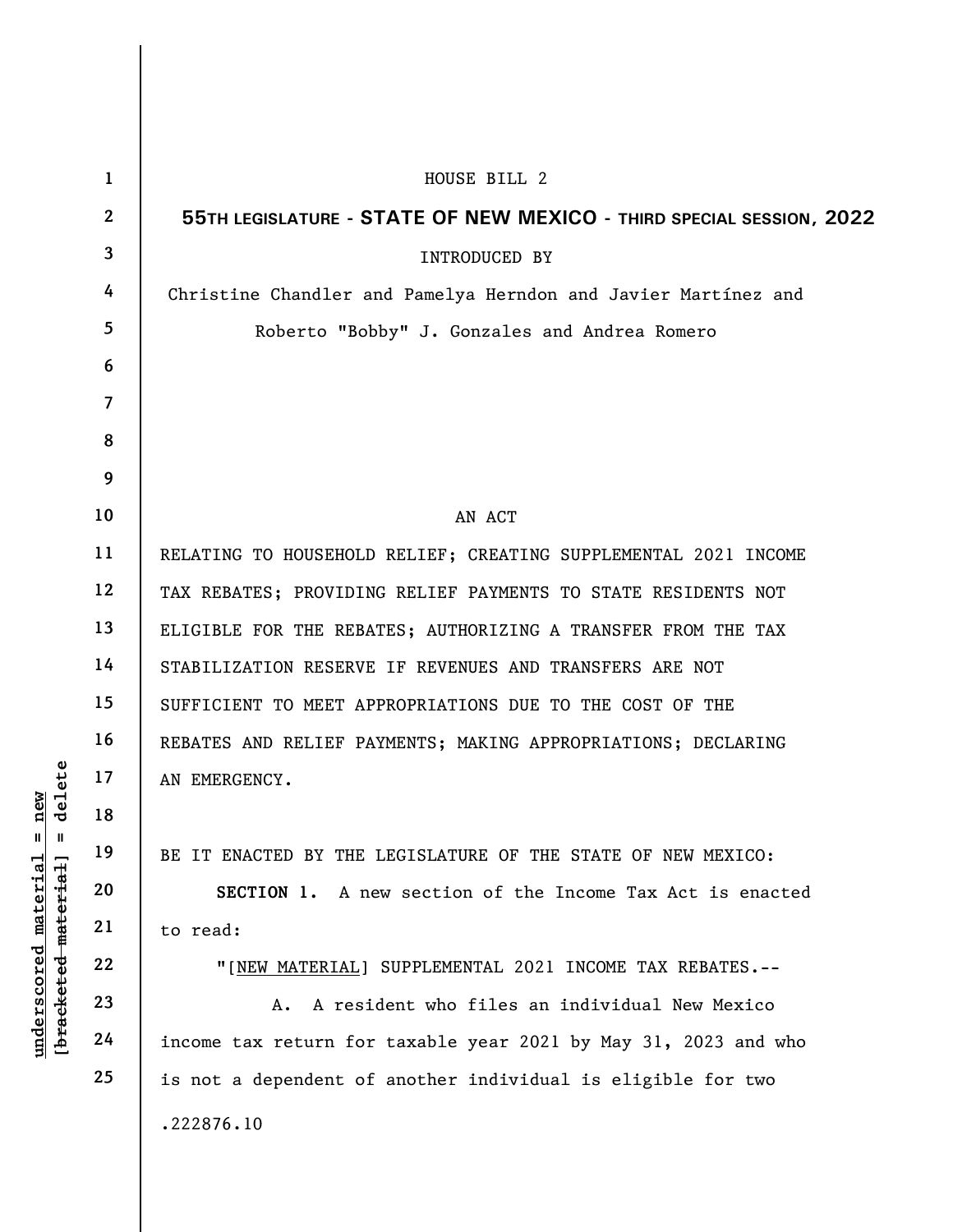underscored material = new [bracketed material] = delete 1 2 3 4 5 6 7 8 9 10 11 12 13 14 15 16 17 18 19 20 21 22 23 24 25 tax rebates pursuant to this section. B. For a resident who files an income tax return by May 31, 2022: (1) the first tax rebate shall be made as soon as possible, but no later than June 30, 2022, in the following amounts: (a) five hundred dollars (\$500) for heads of household, surviving spouses and married individuals filing joint returns; and (b) two hundred fifty dollars (\$250) for single individuals and married individuals filing separate returns; and (2) the second tax rebate shall be made between September 1 and September 30, 2022 in the following amounts: (a) five hundred dollars (\$500) for heads of household, surviving spouses and married individuals filing joint returns; and (b) two hundred fifty dollars (\$250) for single individuals and married individuals filing separate returns. C. For a resident who files an income tax return for taxable year 2021 after May 31, 2022, rebates shall be made in the amounts and as provided in Subsection B of this section as soon as possible after the return is received; provided that .222876.10  $- 2 -$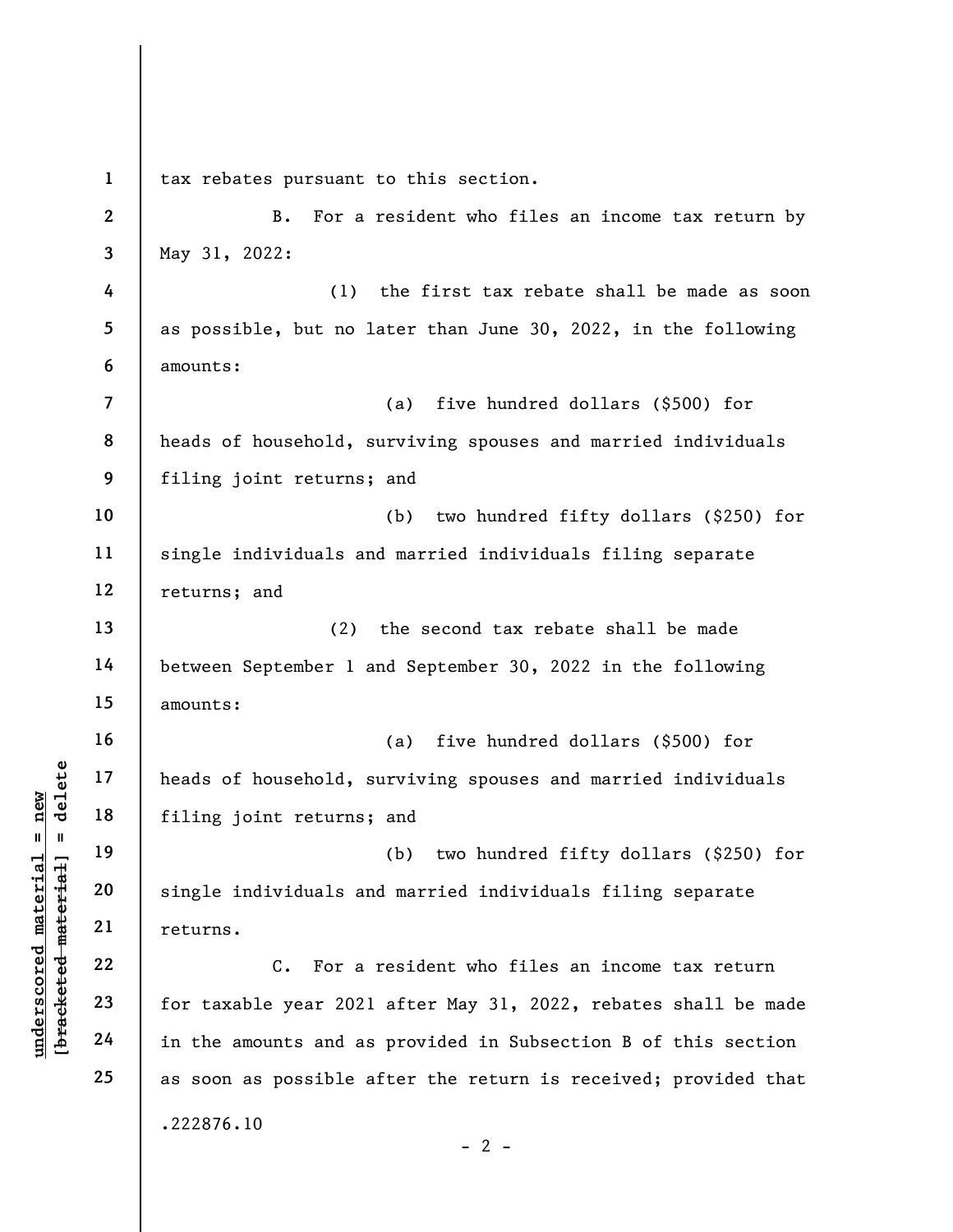1 2 a rebate shall not be allowed for a return filed after May 31, 2023.

D. The rebates provided by this section may be deducted from the taxpayer's New Mexico income tax liability for taxable year 2021. If the amount of rebate exceeds the taxpayer's income tax liability, the excess shall be refunded to the taxpayer.

8 9 10 E. The department may require a taxpayer to claim a rebate provided by this section on forms and in a manner required by the department."

SECTION 2. TEMPORARY PROVISION--RELIEF PAYMENT.--

A. The human services department shall provide a relief payment to state residents on a first-come, first-served basis pursuant to this section until the appropriation pursuant to Subsection A of Section 4 of this act is exhausted; provided that the state residents:

(1) are not eligible for a tax rebate provided by Section 1 of this act;

underscore in the Income Tax Act<br>
understand material in the Income Tax Act<br>
we were the section 1 of this act<br>
21<br>
22<br>
23<br>
24<br>
24<br>
24<br>
24<br>
24<br>
24<br>
24<br>
24 (2) are not dependents, as that term is used in the Income Tax Act, of a recipient of a rebate provided by Section 1 of this act;

(3) were at least eighteen years of age during any part of 2021; and

(4) file an application with the department by May 31, 2023.

.222876.10

3

4

5

6

7

11

12

13

14

15

16

17

18

19

20

21

22

23

24

25

 $-3 -$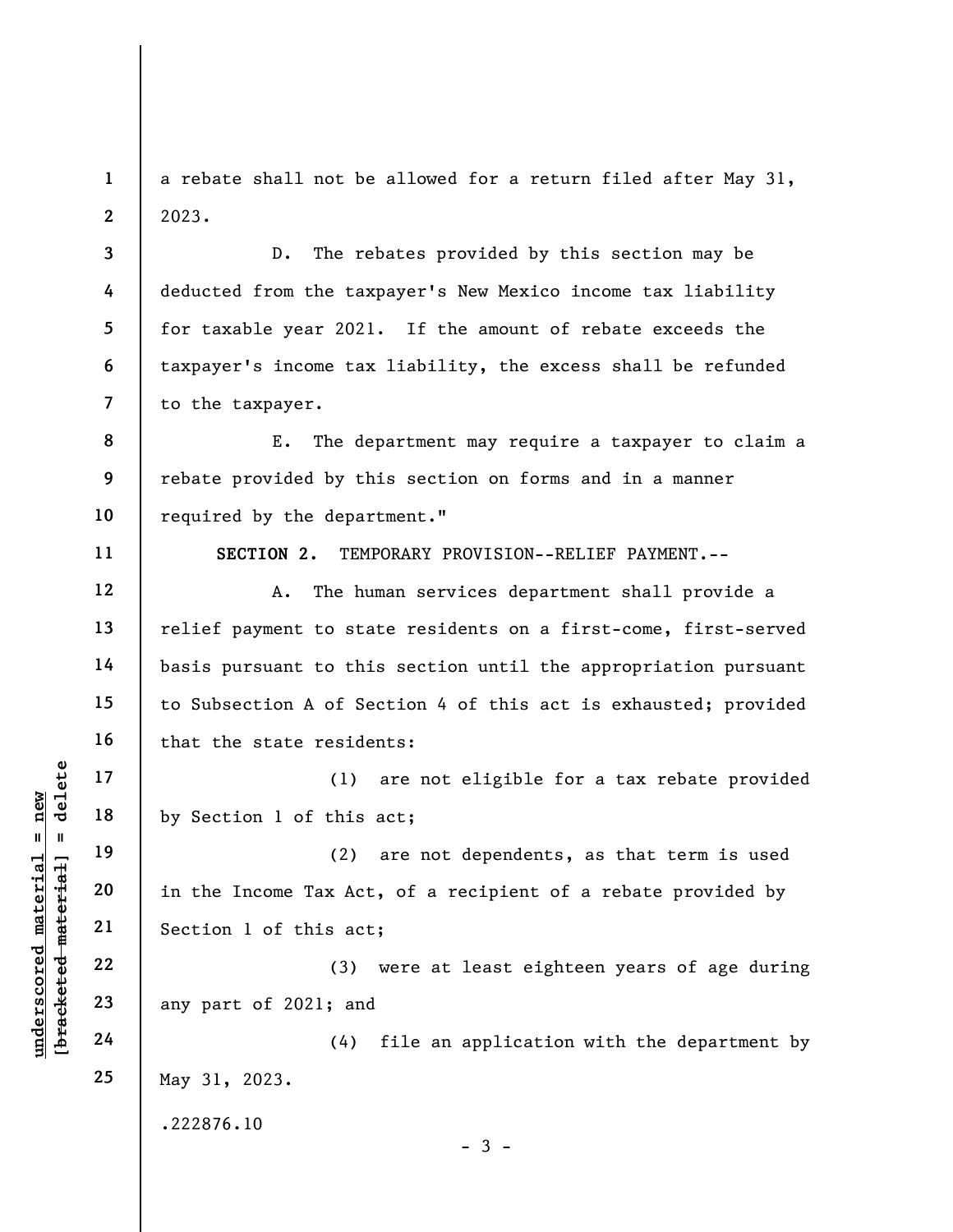UN EXECTION 3. TEM:<br>
WHO IS TABILIZATION RESERVE<br>
UNIVERSE 22<br>
UNIVERSE 23<br>
UNIVERSE 23<br>
UNIVERSE 23<br>
UNIVERSE 24<br>
UNIVERSE 24<br>
UNIVERSE 24<br>
UNIVERSE 24<br>
UNIVERSE 24<br>
UNIVERSE 24<br>
UNIVERSE 24<br>
UNIVERSE 24<br>
UNIVERSE 24<br>
UNI 1 2 3 4 5 6 7 8 9 10 11 12 13 14 15 16 17 18 19 20 21 22 23 24 25 B. For a resident who applies to the department by May 31, 2022, the relief payment shall be made as soon as possible, but no later than July 31, 2022, in the following amounts: (1) one thousand dollars (\$1,000) for households of married couples or single individuals with one or more dependents; and (2) five hundred dollars (\$500) for households of single individuals without dependents. C. For a resident who files an application after May 31, 2022, the relief payment shall be made in the amounts and as provided in Subsection B of this section as soon as possible after the application is received; provided that a relief payment shall not be allowed for an application received after May 31, 2023. D. The department shall require a resident to apply for the relief provided by this section on forms and in a manner required by the department. The application shall include documentation of the resident's social security number or individual taxpayer identification number. SECTION 3. TEMPORARY PROVISION--TRANSFER FROM TAX STABILIZATION RESERVE.--If revenues and transfers to the general fund are not sufficient to meet appropriations at the end of fiscal year 2022 due to the cost of the rebates and relief payments provided by this act, the governor, with state

- 4 -

.222876.10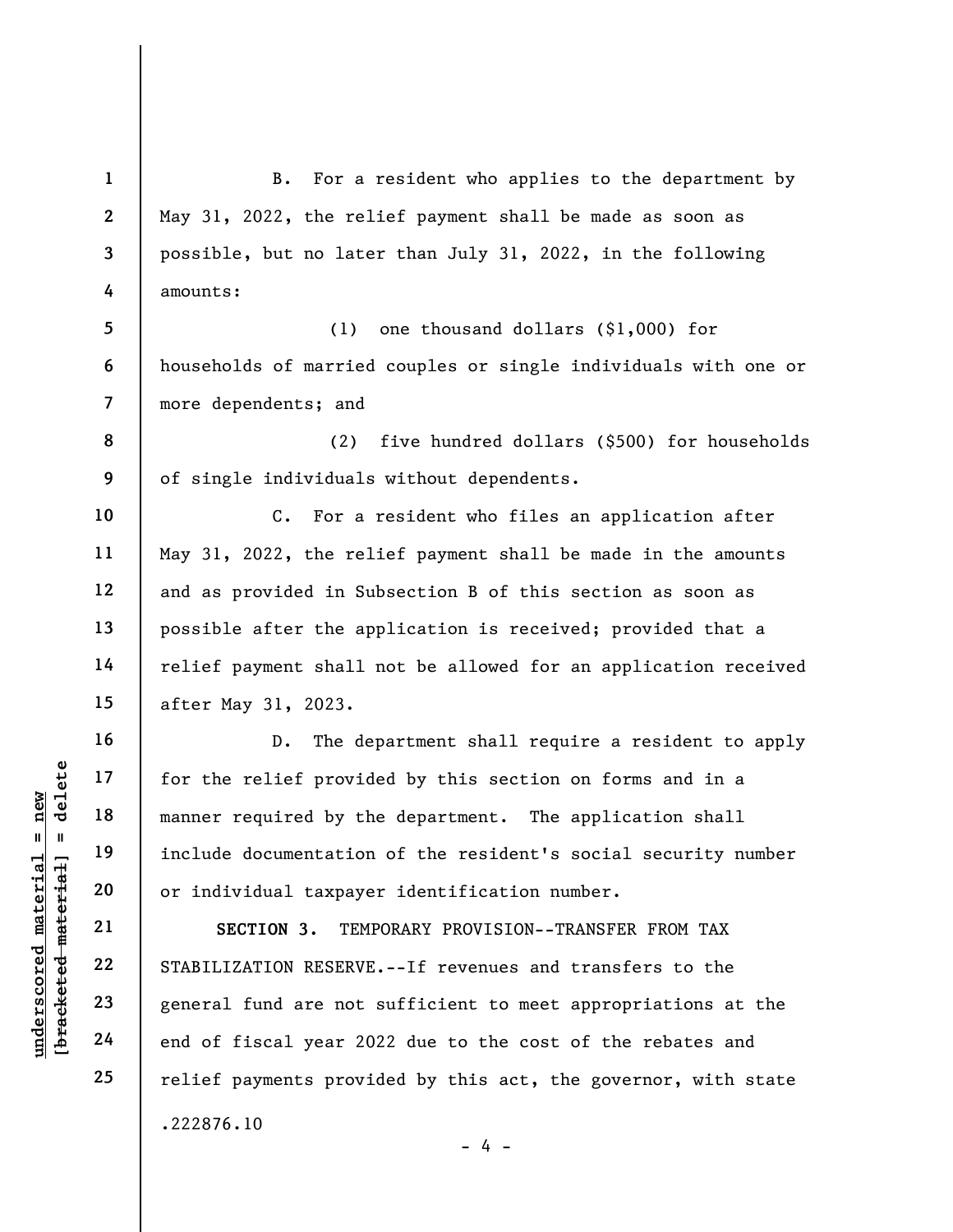board of finance approval, may transfer to the appropriation account of the general fund the amount necessary to meet that fiscal year's obligations from the tax stabilization reserve pursuant to Section 6-4-2.2 NMSA 1978; provided that the total amount transferred pursuant to this section shall not exceed two hundred million dollars (\$200,000,000).

SECTION 4. APPROPRIATIONS.--

A. Twenty million dollars (\$20,000,000) is appropriated from the general fund to the human services department for expenditure in fiscal years 2022 and 2023 to provide the relief payments pursuant to Section 2 of this act. Any unexpended or unencumbered balance remaining at the end of fiscal year 2023 shall revert to the general fund.

understand material material end and the correction<br>  $\begin{array}{c|c|c|c} \hline \text{u} & \text{u} & \text{u}} & \text{u} & \text{u}} & \text{u} & \text{u}} & \text{u} & \text{u}} & \text{u} & \text{u}} & \text{u}} & \text{u}} & \text{u}} & \text{u}} & \text{u}} & \text{u}} & \text{u}} & \text{u}} & \text{u}} & \text{u}} & \text{u}} & \text{u}} & \text{u}} & \text{u}} & \text$ B. Ten thousand dollars (\$10,000) is appropriated from the general fund to the human services department for expenditure in fiscal years 2022 and 2023 for reasonable technology and administrative costs necessary to implement the provisions of Section 2 of this act. Any unexpended or unencumbered balance remaining at the end of fiscal year 2023 shall revert to the general fund.

C. Six hundred thousand dollars (\$600,000) is appropriated from the general fund to the taxation and revenue department for expenditure in fiscal years 2022 and 2023 for reasonable technology and administrative costs necessary to implement the provisions of Section 1 of this act and to assist .222876.10

1

2

3

4

5

6

7

8

9

10

11

12

13

14

15

16

17

18

19

20

21

22

23

24

25

 $- 5 -$